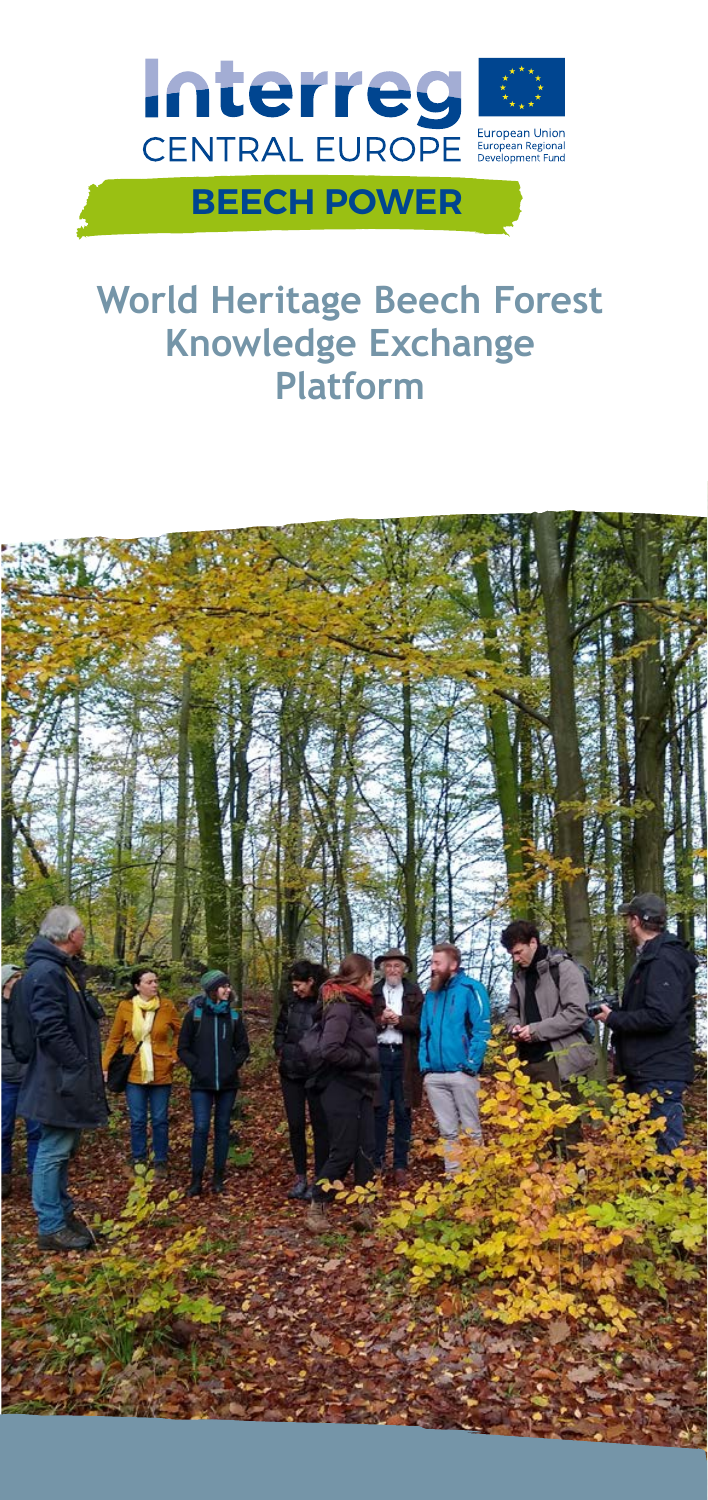# **UNESCO World Heritage Beech Forests**

The UNESCO World Heritage "Ancient and Primeval Beech Forests of the Carpathians and Other Regions of Europe" is the largest serial World Heritage property, with 94 component parts in 18 countries in total. It covers areas in Albania, Belgium, Bosnia and Herzegovina, Bulgaria, Croatia, the Czech Republic, France, Germany, Italy, North Macedonia, Poland, Romania, the Slovak Republic, Slovenia, Spain, Switzerland and the Ukraine. Further precious beech forest areas in other countries could follow. These beech forests are part of the European ecological identity and tell a European story.

The European beech, growing exclusively in Europe, is an exceptional species that helped to shape the whole continent. After the last ice age, around 12,000 years ago, beech started to expand from its refuge in Southern Europe to cover large parts of the European

continent, and with this journey followed a huge variety of species. Beech forests, therefore, became a fundamental piece of the ecological mosaic in Europe.

However, human intervention caused beech forests, especially old-growth, natural forest ecosystems to largely disappear. To protect these valuable ecosystems a selection of them was first recognized by UNESCO as a natural World Heritage in 2007, in Slovak Republic and Ukraine.

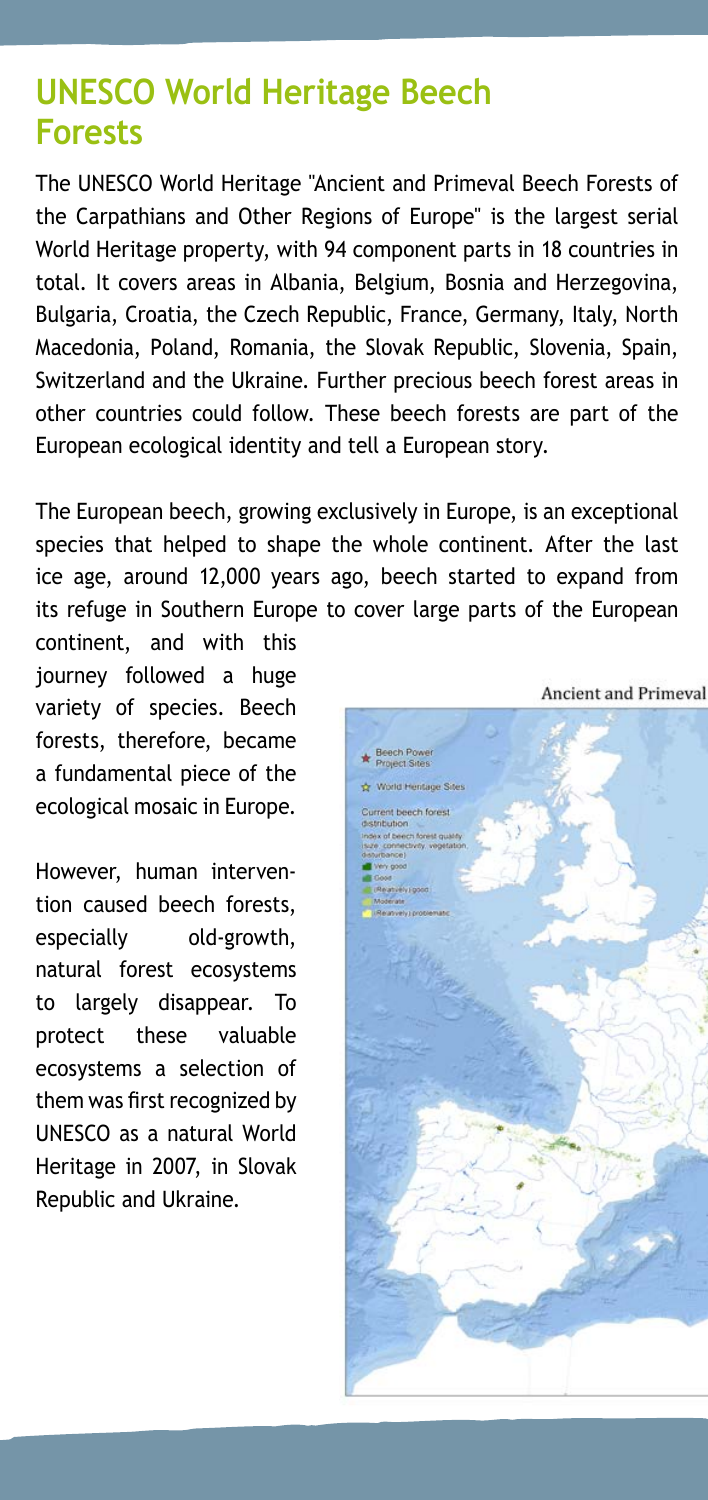Our biodiversity is in decline. As a result of unsustainable human activities, the global population of wild species has fallen by 60% over the last 40 years. There are many drivers of this loss including intensification of agriculture, increased land uptake, overexploitation of natural resources, including deforestation.

It is therefore important to value, enhance and promote shared heritage of the UNESCO World Heritage Beech Forests. This includes the support of regional sustainable development around World Heritage Beech Forests as well as fostering the process of knowledge exchange and capacity building on an inter-regional transnational level.



Beech Forests of the Carpathians and Other Regions of Europe

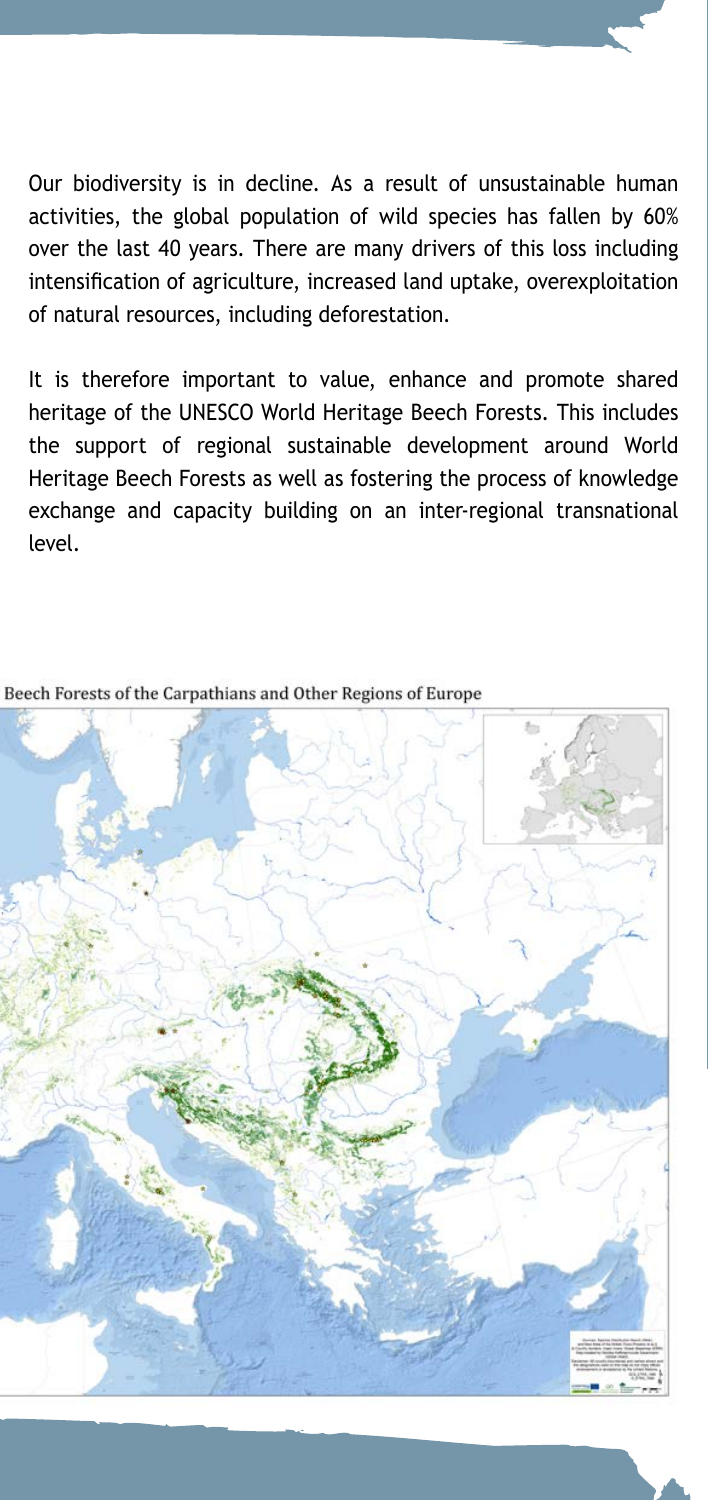# **Online knowledge exchange platform**

The BEECH POWER Online exchange platform was initiated by partners involved in the BEECH POWER project and supported by the Coordination Office of the UNESCO World Heritage site 'Ancient and Primeval Beech Forests'. Anyone interested in assisting the UNESCO World Heritage Beech Forests can join the platform.



## **The benefits of the platform**

The platform aims to support communication and cooperation between protected area management teams and responsible public authorities of protected areas comprising the World Heritage component parts. It provides members with free access to several World Heritage relevant documents and can be continuously updated with new information and data on World Heritage Beech Forest and the different component parts under the following topics:

- Strategic, adaptive & proactive ecosystem-based planning;
- Legal and regulatory framework; Research & monitoring;
- Training & capacity building;
- Stakeholder involvement & governance; Communication, education & public awareness;

The platform of  $\mu$  m of  $\mu$  managers  $\mu$  managers of  $W$  managers of  $W$ 

• Sustainable development, tourism.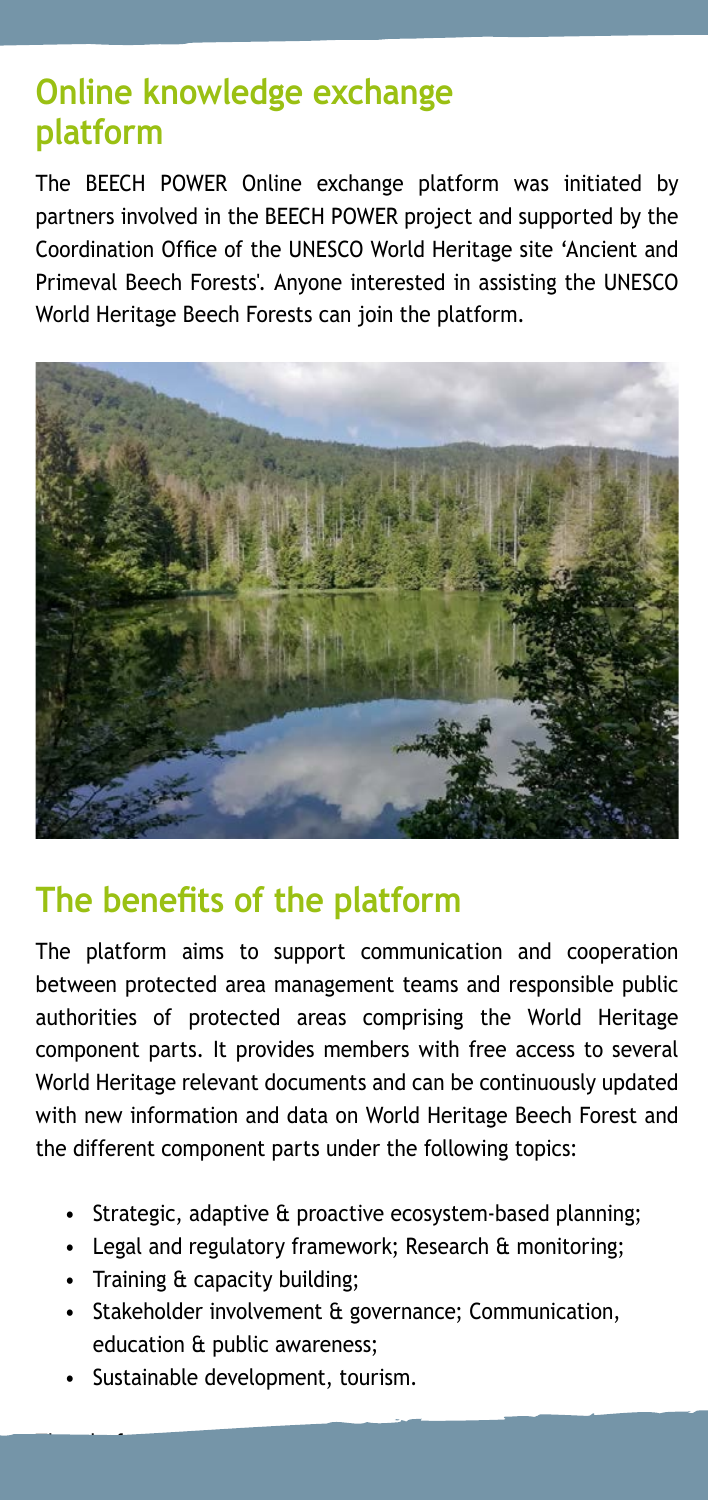Beech Forest component parts to discuss and learn about approaches and innovative practices in the different fields of management. Furthermore, it enables all users to share information on their component parts and offers possibilities for future cooperation through the development of joint projects and initiatives, strategies and capacity building activities.

The aim of the BEECH POWER project with the creation of this platform is to promote the relevant actors' interests and concerns, to create a platform for initiating a dialogue and to enable cooperation that will be of benefit for the entire network of World Heritage Beech Forests and beyond – through the exchange of knowledge and good practices.

The project team acknowledges the close cooperation with the Coordination office of the World Heritage site. It is highly appreciated that the platform can be further hosted on their project folder to be used and further developed.